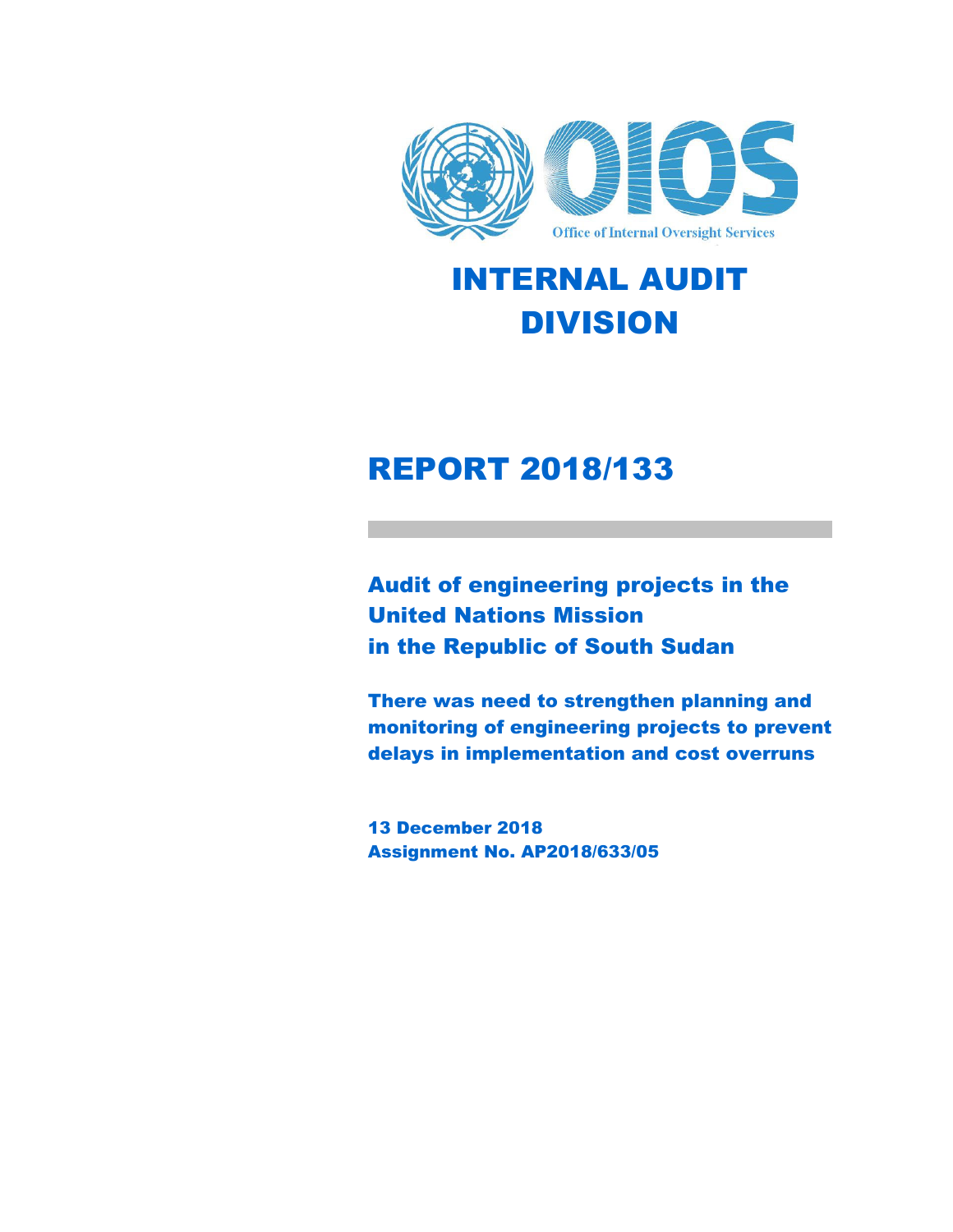## **Audit of engineering projects in the United Nations Mission in the Republic of South Sudan**

## **EXECUTIVE SUMMARY**

The Office of Internal Oversight Services (OIOS) conducted an audit of engineering projects in the United Nations Mission in the Republic of South Sudan (UNMISS). The objective of the audit was to assess whether UNMISS effectively and efficiently manages its engineering projects. The audit covered the period from January 2016 to June 2018 and included a review of project governance and oversight, project planning and management and payment to individual contractors.

UNMISS had established a three-tier structure of the Project Management Group with the required membership to oversee the implementation of its projects. However, UNMISS needed to enhance its oversight of engineering projects, including their planning and monitoring to prevent delays in project implementation and cost overruns.

OIOS made five recommendations. To address issues identified in the audit, UNMISS needed to:

- Enhance the governance and oversight of engineering projects by ensuring that the Steering Group is regularly meeting and fulfilling its functions to provide strategic direction on projects, and that the Integrated Project Team and Individual Project Team Leaders are performing their functions effectively;
- Establish critical planning elements for its engineering projects; and implement effective supervisory controls that ensure project managers adequately address the critical planning elements for each project;
- Implement supervisory review procedures over engineering projects by: (a) ensuring that they are properly monitored, and progress assessed through conducting site visits, reviewing progress reports against initial plans, and submitting results to the Integrated Project Team; and (b) training personnel in the use of its project management software tool to enhance management and tracking of engineering projects;
- Ensure project managers complete all project close-out procedures, including project handover documents, financial finalization and closure documents, Umoja completion details, evaluations and final reports; and
- Ensure accurate preparation of attendance records of individual contractors and reconcile these to service entry sheets prior to payment.

UNMISS accepted the recommendations and has initiated action to implement them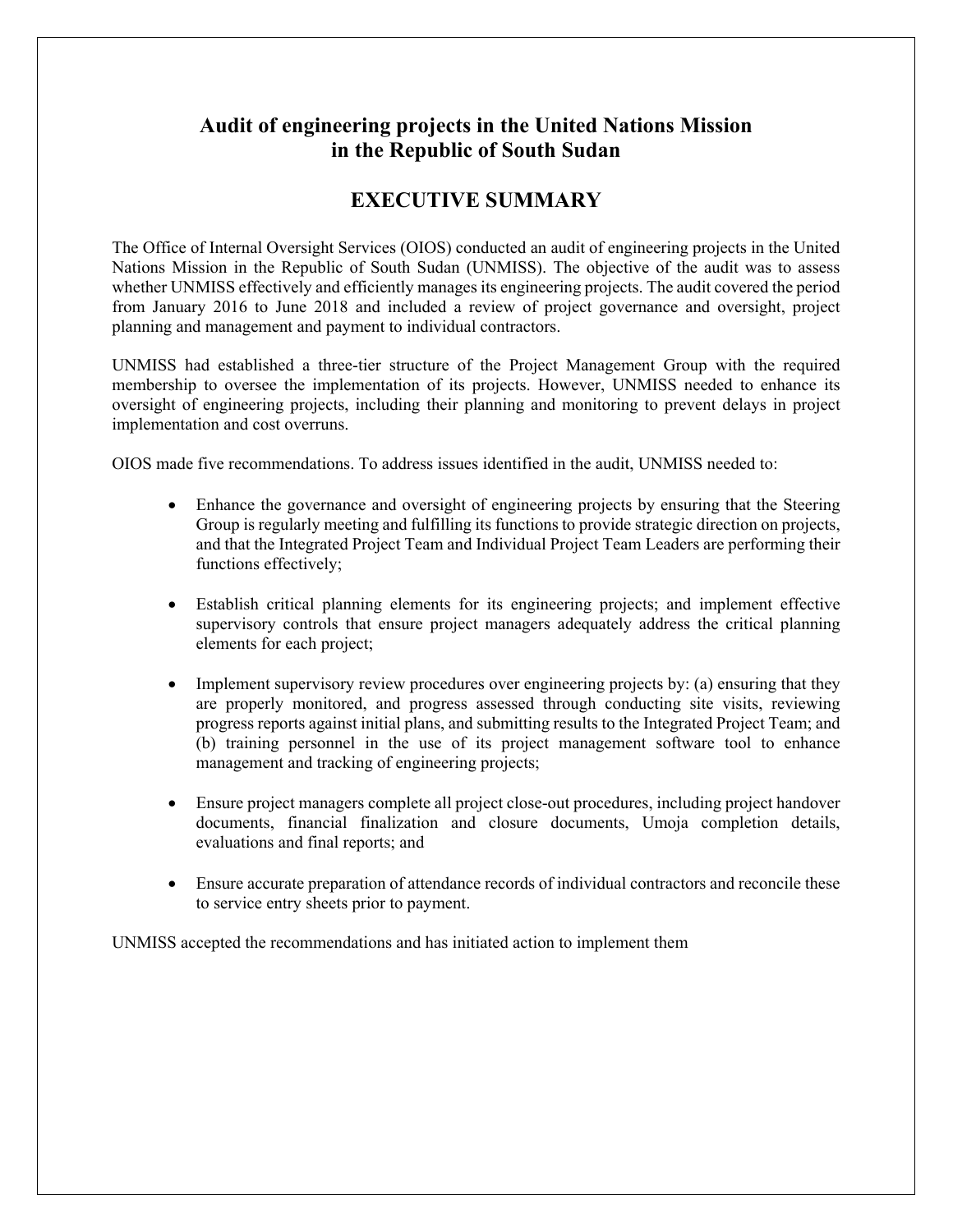## **CONTENTS**

|          |                                        | Page           |
|----------|----------------------------------------|----------------|
| L        | <b>BACKGROUND</b>                      | 1              |
| П.       | AUDIT OBJECTIVE, SCOPE AND METHODOLOGY | $\overline{2}$ |
| III.     | <b>AUDIT RESULTS</b>                   | $2 - 7$        |
|          | A. Project governance and oversight    | $2 - 3$        |
|          | B. Project planning and management     | $3-6$          |
|          | C. Payment to individual contractors   | $6 - 7$        |
| $IV_{-}$ | <b>ACKNOWLEDGEMENT</b>                 | 7              |
| ANNEX I  | Status of audit recommendations        |                |

APPENDIX I Management response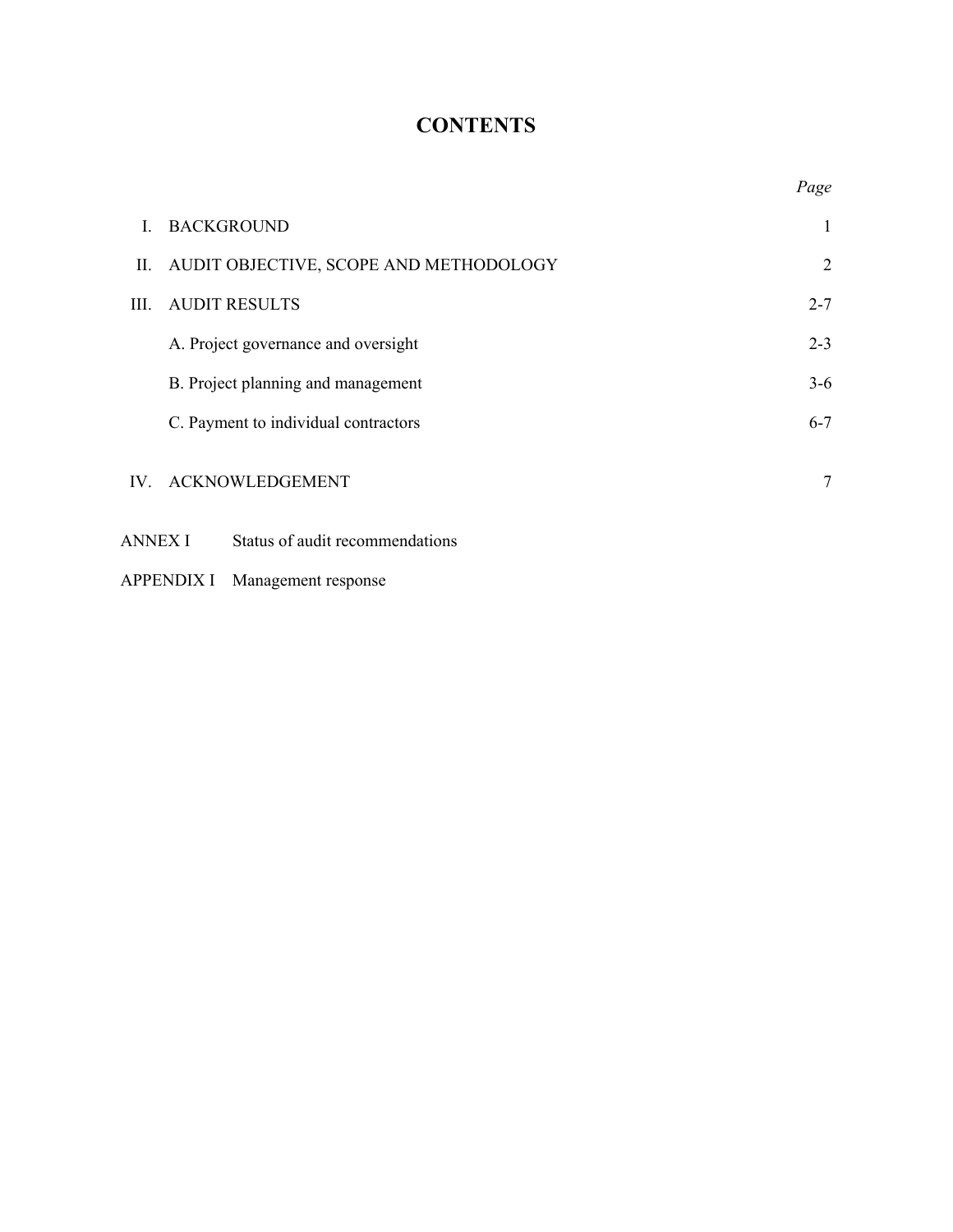## **Audit of engineering projects in the United Nations Mission in the Republic of South Sudan**

## **I. BACKGROUND**

1. The Office of Internal Oversight Services (OIOS) conducted an audit of engineering projects in the United Nations Mission in the Republic of South Sudan (UNMISS).

2. Engineering projects in UNMISS are classified into major and minor projects. Major projects include construction works, facilities infrastructure development, refurbishment or renovation with total estimated value exceeding \$1 million. A project less than \$1 million is classified as minor. UNMISS also designated some engineering projects as essential and high-priority in supporting the implementation of the Mission's mandate and categorized them as Mission Priority Projects (MPPs) regardless of the project value.

3. Engineering activities in UNMISS are governed by the United Nations Financial Regulations and Rules, the United Nations Engineering Support Manual, the Department of Peacekeeping Operations/Department of Field Support Guidelines on Governance of Major Construction Projects in Field Missions (hereafter referred to as DPKO/DFS Guidelines) and UNMISS standard operating procedures (SOP).

4. The UNMISS Engineering Section is responsible for providing all general and field engineering services and managing engineering projects. The Section is headed by a Chief Engineer at the P-5 level, reporting to the Chief, Mission Service Delivery, and has 288 authorized posts.

5. The budgets for the Engineering Section for financial years 2015/16, 2016/17 and 2017/18 were \$38.2 million, \$24.7 million and \$19.7 million respectively. The Engineering Section had 60 construction projects for the period from January 2016 to June 2018. Of the 60 projects, 16 were completed and 38 were ongoing at an estimated cost of \$18.3 million and \$54 million respectively at the time of the audit. Six projects estimated at \$19.8 million were not yet started. Details of the projects are shown in Table 1.

| Project category                 | <b>Estimated cost</b><br>$($$ in million $)$ | Number of<br>completed<br>projects | Number of<br>ongoing<br>projects | Number of<br>projects not<br>yet started | Total<br>number<br>οf<br>projects |
|----------------------------------|----------------------------------------------|------------------------------------|----------------------------------|------------------------------------------|-----------------------------------|
| Major in-house construction      | 40.8                                         |                                    | 11                               |                                          | 12                                |
| Minor in-house construction      | 1.6                                          | 4                                  | 2                                |                                          | 6                                 |
| Major outsourced<br>construction | 46.3                                         | 2                                  | 22                               | 4                                        | 28                                |
| Minor outsourced<br>construction | 3.3                                          | 9                                  |                                  | 2                                        | 14                                |
| <b>Total</b>                     | 92                                           | 16                                 | 38                               | 6                                        | 60                                |

|  |  | Table 1: Total engineering construction projects from January 2016 to June 2018 |  |  |
|--|--|---------------------------------------------------------------------------------|--|--|
|  |  |                                                                                 |  |  |
|  |  |                                                                                 |  |  |
|  |  |                                                                                 |  |  |

*Source document: UNMISS Engineering Section* 

6. Comments provided by UNMISS are incorporated in italics.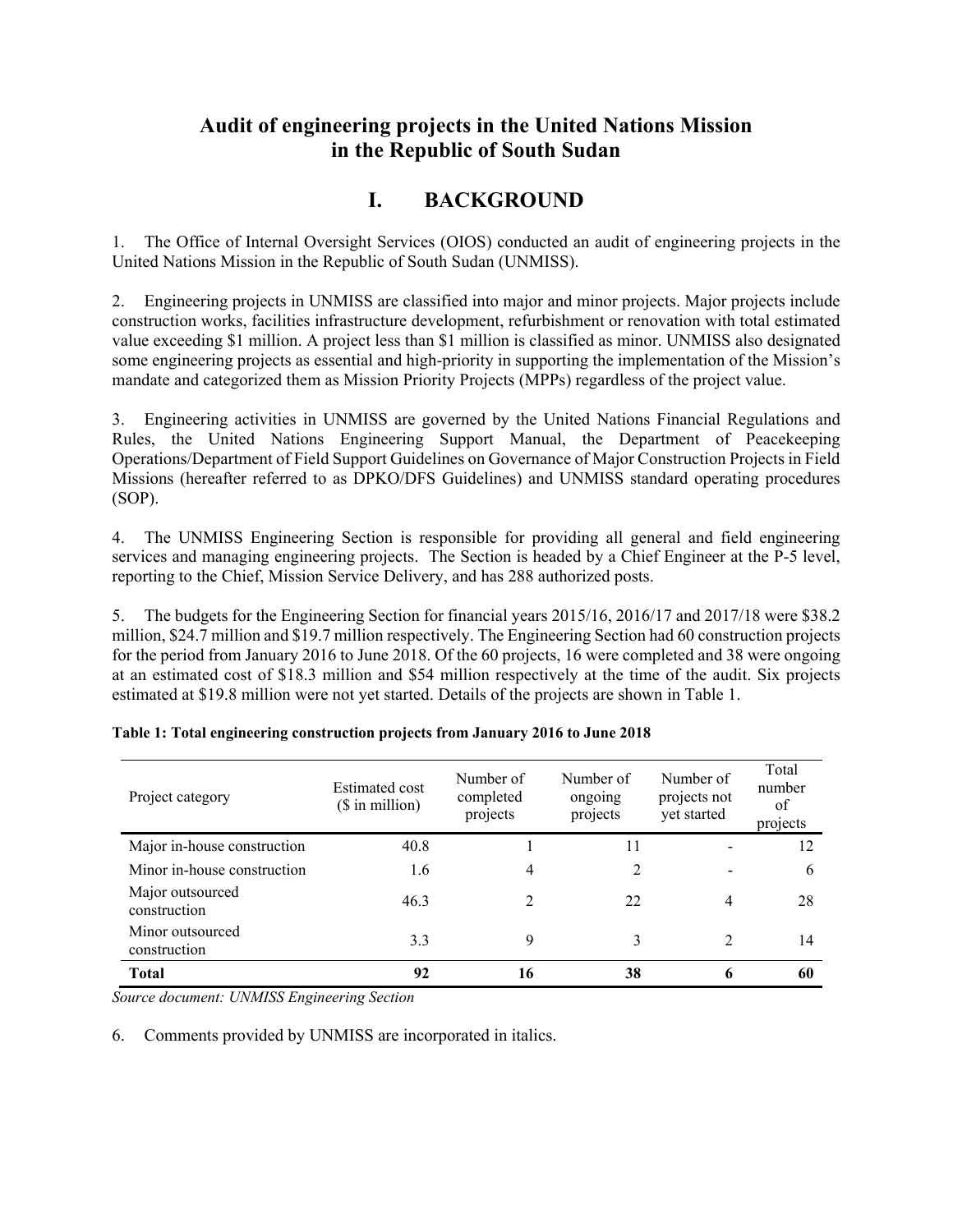## **II. AUDIT OBJECTIVE, SCOPE AND METHODOLOGY**

7. The objective of the audit was to assess whether UNMISS effectively and efficiently its manages engineering projects.

8. This audit was included in the 2018 risk-based work plan of OIOS due to operational and financial risks related to management of engineering projects in UNMISS.

9. OIOS conducted this audit from March to October 2018. The audit covered the period from January 2016 to June 2018. Based on an activity-level risk assessment, the audit covered higher and medium risk areas in the management of engineering projects in UNMISS, which included: (a) project governance and oversight; (b) project planning and management; and (c) payment to individual contractors.

10. The audit methodology included: (a) interviews with key personnel involved in engineering support activities, services and works; (b) analytical review of relevant documents and data; and (c) field visits to inspect 10 completed and 25 in progress of 60 construction projects in the audit period.

11. The audit was conducted in accordance with the International Standards for the Professional Practice of Internal Auditing.

## **III. AUDIT RESULTS**

### **A. Project governance and oversight**

Need to enhance oversight of engineering projects by the PMG

12. The DPKO/DFS Guidelines required UNMISS to establish a Project Management Group (PMG) with a three-tier structure comprising: a Steering Group to convene quarterly to provide strategic direction and make decisions on resource allocation; an Integrated Project Team (IPT) to convene at least monthly to oversee project planning and execution and conduct regular visits to the field to assess projects' progress; and Individual Project Team Leaders (IPTL) acting as project managers to oversee the day-to-day operations of assigned projects. The PMG's terms of reference prescribed the required membership of the Group including the Director of Mission Support and chiefs of various technical units.

13. UNMISS had established a PMG to oversee the planning and execution of major projects. Its membership and structure were in accordance with its terms of reference. However, UNMISS governance over its engineering projects needed to improve as the Steering Group did not convene formally during the audit period, and there was no evidence that it was providing strategic guidance and direction to the IPT on the adequacy of its management of ongoing projects. This was because, while the IPT convened on 13 occasions during the audit period, it was not performing the required functions such as conducting visits to engineering project sites to assess progress of MPPs and providing direction on how to address project variances. The IPT was also not ensuring that individual project managers submitted regular progress reports on their projects, and therefore IPT was not monitoring individual projects status and initiating any necessary remedial action.

14. In the view of OIOS, the above occurred due to insufficient attention by management to ensure that the Steering Group was meeting regularly to provide strategic direction on construction and engineering projects, as well as ensuring that the IPT was providing overall guidance and direction on MPPs and the IPTL were performing their functions effectively. Absence of properly functioning PMG precluded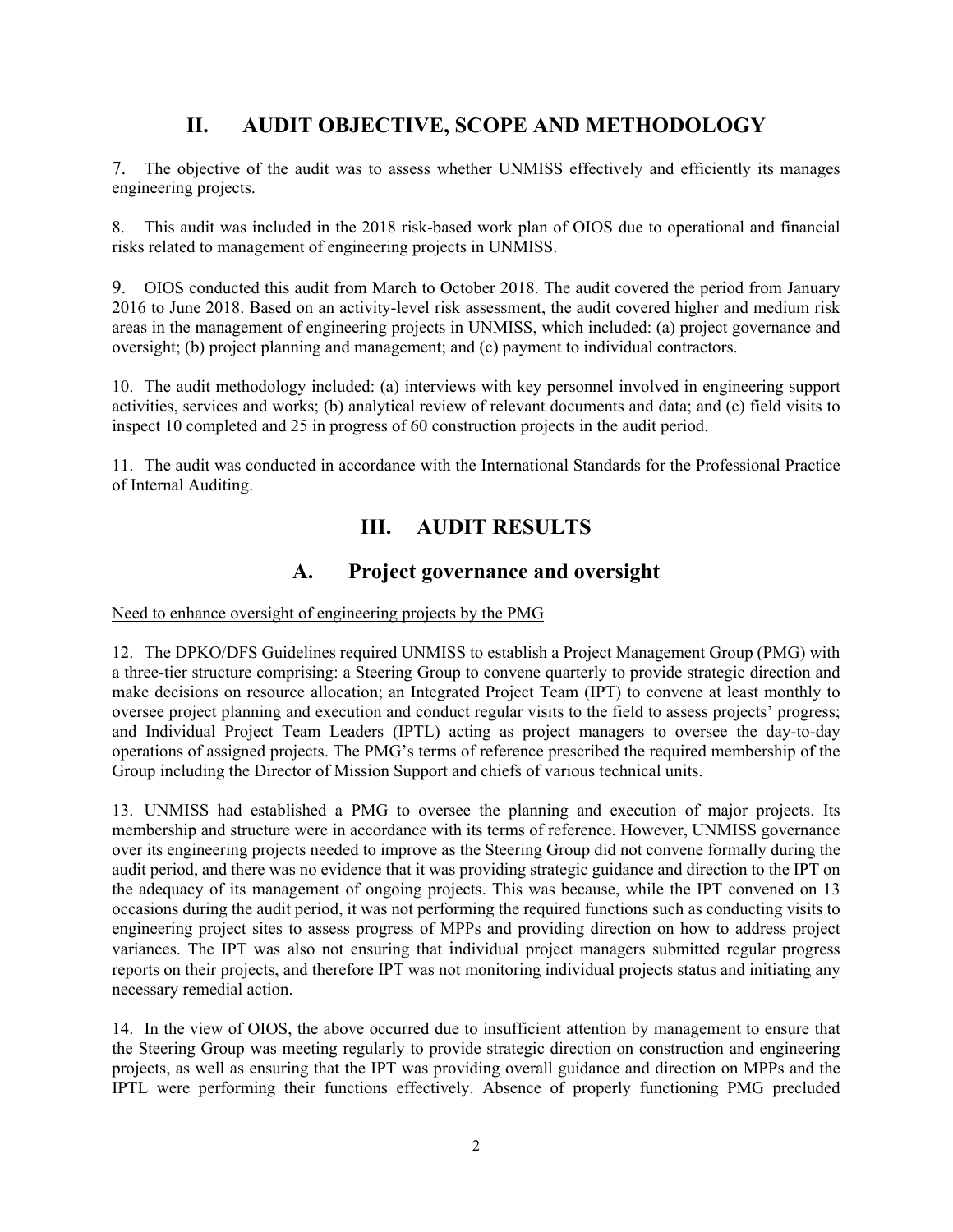UNMISS from effectively preventing delays in the execution of major engineering projects and cost overruns as indicated in the report below.

#### **(1) UNMISS should enhance the governance and oversight of engineering projects by ensuring that the Steering Group is regularly meeting and fulfilling its functions to provide strategic direction on projects, and that the Integrated Project Team and Individual Project Team Leaders are performing their functions effectively.**

*UNMISS accepted recommendation 1 and stated that the Steering Group held its first meeting on 7 November 2018 and resolved to meet biannually with additional ad hoc meetings when required. The Steering Group requested IPT to meet quarterly.* Recommendation 1 remains open pending receipt of evidence that the Steering Group, IPT and IPTL were performing their functions effectively.

## **B. Project planning and management**

Inadequate project planning resulted in inefficient and ineffective implementation

15. The DPKO/DFS Guidelines stress the importance of adequate planning, coordination and project supervision to avoid scope changes, poor quality standards, delays and cost overruns.

16. A review of 60 projects, including visits to 35 project sites indicated: (a) inadequate planning and ineffective mechanisms to prevent delays in project implementation and cost overruns; and (b) inadequate surveys, designs and planning documentation to support project implementation, as shown in the following examples:

- In April 2016, the Mission procured solar farm equipment costing \$10.1 million plus \$2.9 million for their installation in eight locations, with the aim to reduce its carbon footprint and diesel usage. UNMISS received the equipment between January to May 2017 and it was still in storage at the time of the audit. This resulted due to insufficient research and analysis at the planning stage to take into account the challenging logistical and operational environment of South Sudan. A later analysis determined that it would be beneficial and cost effective to install the equipment in only two locations. Therefore, in June 2017, the Mission cancelled the procurement related to the installation of the equipment although it was at an advanced stage. In December 2017, the Mission started a new procurement exercise, and this was expected to be completed by the end of 2018;
- In 2015/16, the Mission initiated a project to construct a runway for Mi26 cargo helicopters inside the Malakal campsite at an estimated cost of \$1.6 million. The project had been significantly delayed. This was because at the initial design phase, a detailed survey of the proposed site was not conducted, and it later transpired that there was insufficient space for the 520 meters runway as there was only 400 meters available, and the topography, drainage and nature of the environment were unsuitable for Mi26 cargo helicopters. As a result, a new design plan to fit the available runway space had to be developed and the Mission would have to use smaller helicopters with less cargo capacity such as the Mi8 and Mi17. The construction of the redesigned runway was in progress and expected to be completed by February 2019; and
- Sixteen in-house engineering projects, including nine major projects with estimated cost of \$26.6 million, and seven minor projects estimated at \$3.6 million, were launched without bills of quantities to determine resource requirements. Of the 16 projects: 10 estimated at \$14.6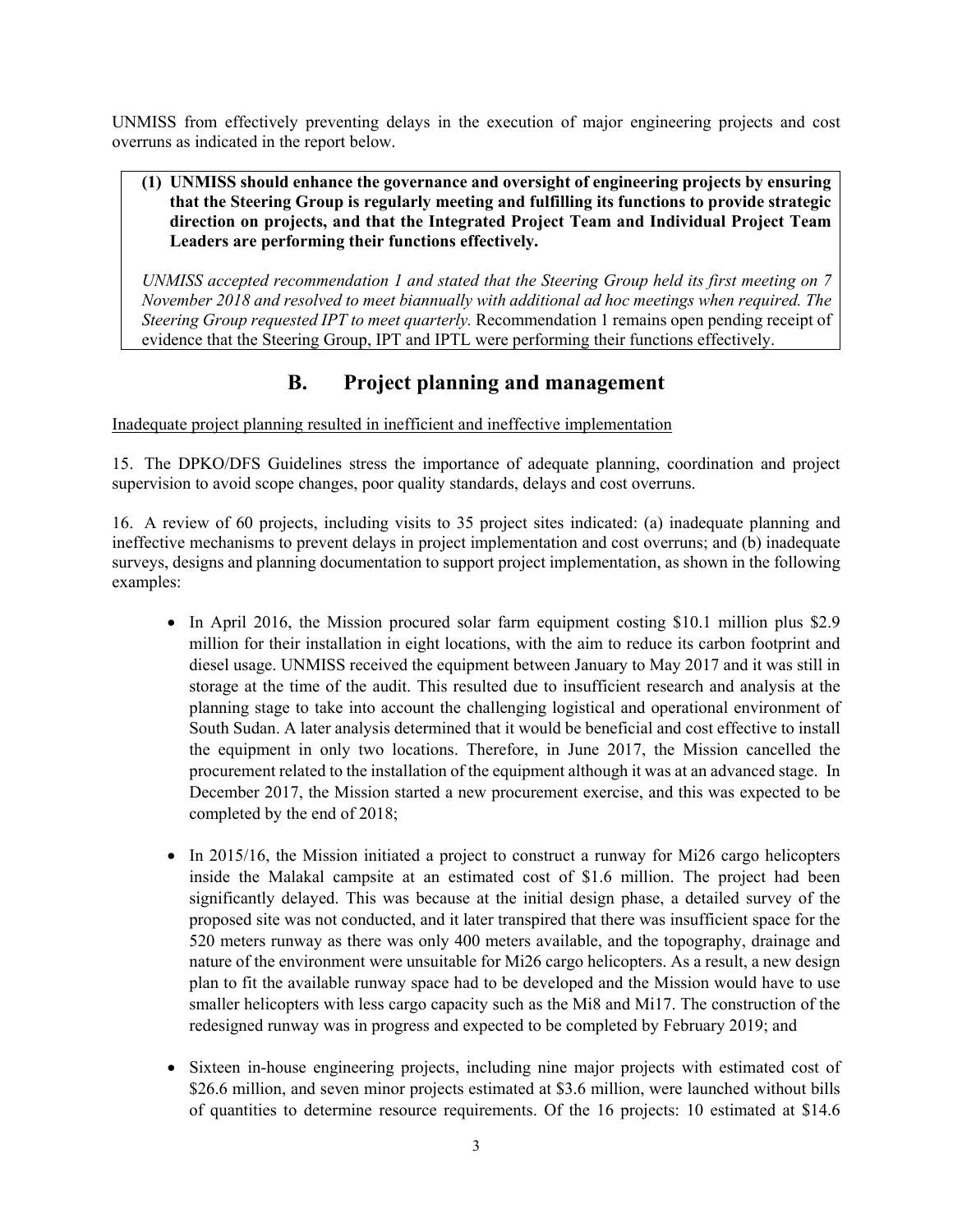million did not have task orders showing estimated cost and description of resources required; 4 estimated at \$3.6 million did not have project proposals; 5 estimated at \$4.3 million did not have project designs; and 5 totaling \$4.3 million did not have scope of works. The Engineering Section also did not establish the availability of materials in stock or the potential environmental and social impacts for all 16 projects prior to their initiation.

17. The above was due to insufficient attention to the planning of the projects by project managers, as well as oversight by the PMG. It was also because of inadequate capacity to effectively supervise engineering projects. For example, although a Chief Engineer was in place as of June 2018, prior to this, and since 2015, there has been three different officers-in-charge of the Section. Also, over the period, the Section was seeing an increase demand for engineering services even though the staffing levels in the Section remained the same. This was due to the increase in troop and civilian staff as well as engineering requirements at protection of civilian sites.

18. As a result, the start of 38 projects planned for 2014/15 and 2015/16 were delayed by an average of nine months, including four priority projects namely the water pipeline from Nile river to the United Nations House, construction of warehouses in seven locations, transport workshops in eight locations and the helicopter runway in Malakal. At the time of the audit, six MPPs planned to start in 2016/17 totalling \$19.8 million had not yet started. Delays in projects resulted in increased costs. For instance, the original estimated cost of \$37.4 million for 18 construction projects was increased to \$55.6 million due to scope revisions and delays in project implementation. Of this, \$44.4 million (80 per cent) had already been disbursed as of June 2018.

#### **(2) UNMISS should: (a) establish critical planning elements for its engineering projects; and (b) implement effective supervisory controls to ensure that project managers adequately address the critical planning elements for each project.**

*UNMISS accepted recommendation 2 and stated that IPT, together with other stakeholders, will establish project categories and critical planning elements and supervisory controls for projects with a value of \$1 million and more.* Recommendation 2 remains open pending receipt of evidence that critical planning elements have been established together with associated supervisory controls.

Need to strengthen supervisory procedures and train personnel in monitoring project progress

19. The DPKO/DFS Guidelines require the Engineering Section and project managers to develop a properly integrated schedule and cost control system that includes day-to-day management of activities, work supervision, monitoring and reporting of project works.

20. A review of 25 major and 9 minor ongoing projects totaling \$84 million showed significant deficiencies in project implementation, as follows:

• Due to inferior work performed by a contractor, during 2017/18, UNMISS had to replace tiles and plastering on 85 of the 200 newly constructed staff accommodation units at the United Nations House in Juba. The Engineering Section did not identify these defects during project implementation and certified payments to the contractor at the end of the project. The defects were identified by occupants, and this came to attention of the Mission after the one-year warranty period. UNMISS therefore had to bear the cost of repairs to correct the poor quality of work, resulting in a financial loss estimated at \$263,500;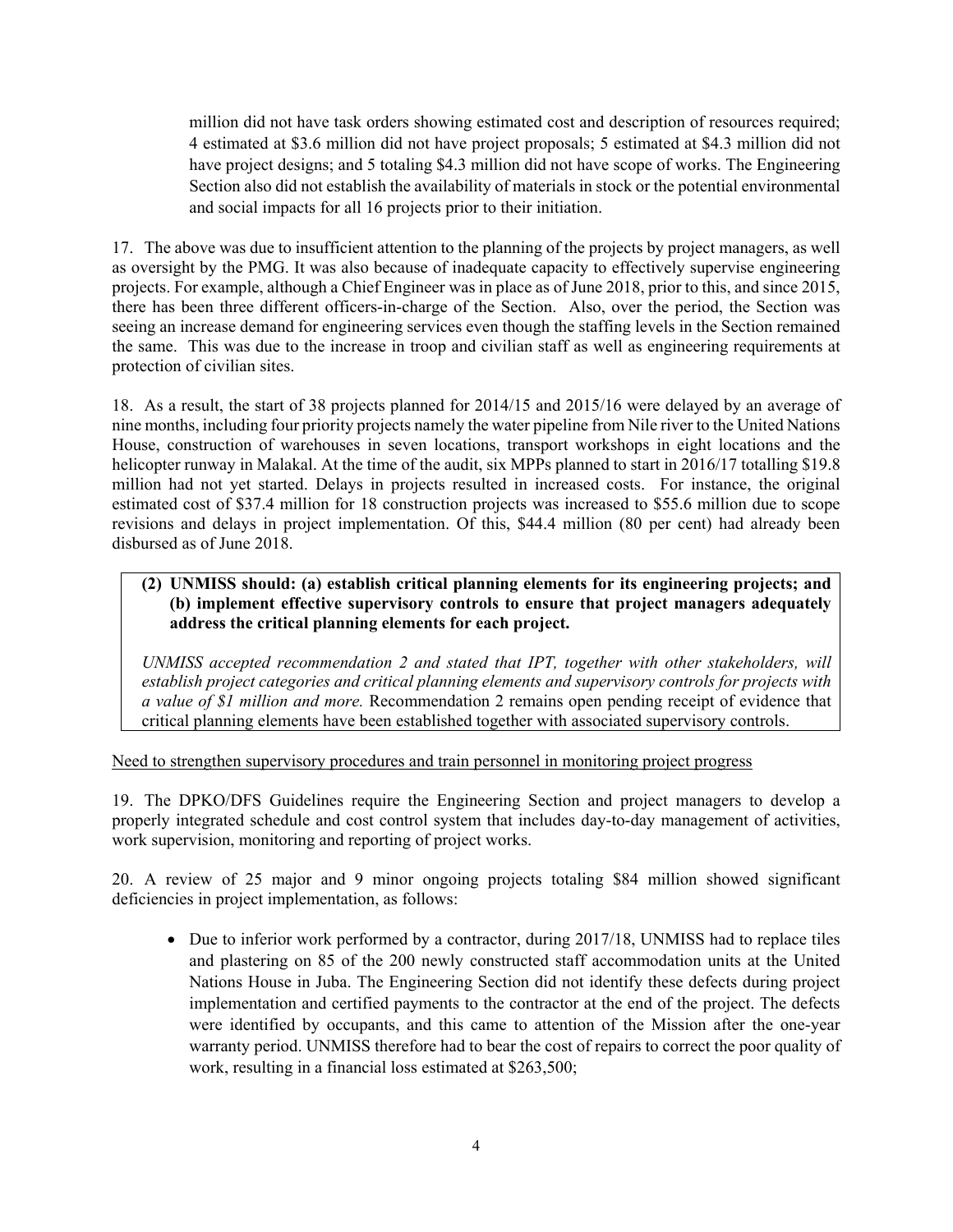- In the construction of warehouses in field offices costing \$3.9 million, the contractor for Juba and Malakal warehouses was unable to perform its tasks due to lack of capacity and subsequently abandoned the work. The contractor had already been paid \$289,775 for the partial work completed in constructing the Juba warehouse. If UNMISS had adequately monitored these projects through site visits or receipt of progress reports, this situation would have been identified earlier-on in the process. As a result, the construction for warehouses in Juba and Malakal had been put on hold; and
- Material issue vouchers maintained by the Engineering Warehouse, attendance sheets of Individual contractors and man-hours allotted to engineering projects were not cross-referenced to actual projects. As a result, UNMISS was unable to compare estimates with actual costs for control purposes and to accurately track project costs.

21. Also, a review of 38 invoices related to completed and ongoing projects totaling \$1.9 million indicated that UNMISS made payments to contractors without a review of the inspection reports, that were required to be certified and attached to the invoice. There were only general remarks on invoices such as the contractor had completed the required works. There was no reference about the specific tasks completed by the contractor to support the amounts disclosed on the invoices being charged. For example, the contractor for the construction of warehouses in Juba was paid \$289,775 without a progress report on the work done, a detail certification of the works performed, and evidence that the Mission had physically inspected the projects.

22. UNMISS advised that this resulted due to insufficient capacity within the Engineering Section to supervise and inspect the progress of projects. In addition, although the Engineering Section had a project tracking tool, the Section did not use the tool to monitor projects' milestones and accurately track in-house and outsourced project costs, as its staff had not been trained on its use. The Section maintained separate project lists using Excel spreadsheets, but the lists did not include pertinent information on budgeted and actual costs, planned and actual project start and completion dates, change orders and explanations of deviation from plans.

23. Inadequate tracking, supervision and monitoring of projects resulted in poor quality work, waste of resources, delays in project completion and cost overruns. As a result, there was a risk of invoices being settled prior to completion of satisfactory work, resulting in additional costs to the Mission to repair substandard work.

**(3) UNMISS should implement adequate supervisory and review procedures over engineering projects by: (a) ensuring that projects are properly monitored, and progress assessed through conducting site visits, reviewing progress reports against the initial plans, and submitting results of these to the Integrated Project Team; and (b) training personnel in the use of its project management tool to enhance management and tracking of engineering projects.** 

*UNMISS accepted recommendation 3 and stated that IPT will develop an inspection schedule for approved projects in line with the procedures developed for various categories of projects. The Engineering Section will recruit a staff to be responsible for monitoring and managing the projects and the application of the project tracking tool.* Recommendation 3 remains open pending receipt of evidence of: (a) implementation of supervisory procedures for proper monitoring of engineering projects; and (b) training provided to staff in the use of Mission's project management tool.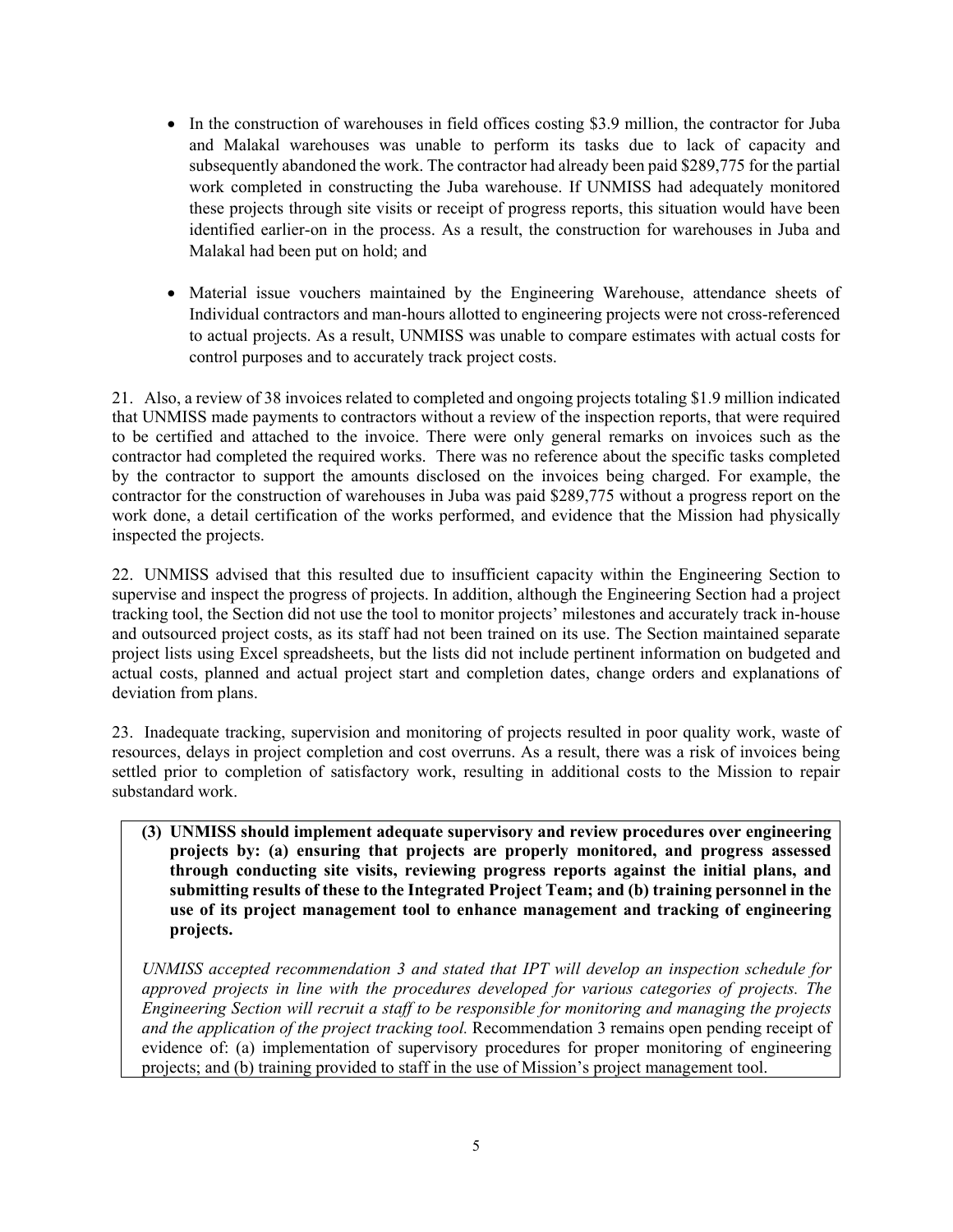#### Project close-out process needed to be improved

24. The DPKO/DFS Guidelines require project managers to prepare a project completion report showing a summary of project performance, results against initial plans, scope changes with justifications, variances from estimated costs, lessons learned, and best practices identified.

25. The Engineering Section did not prepare project completion reports for 16 projects (11 outsourced and 5 in-house) costing \$16 million that were finalized by 30 June 2018. Also, as required by the guidelines, the Engineering Section did not prepare for any of its projects, project handover documents, financial finalization and closure documents, Umoja completion details, evaluations and final reports. This resulted because the Engineering Section did not request project managers to conduct the necessary project closeout process that included preparing related documents and financial information. As a result, UNMISS did not have accurate project costs on construction projects and there were no documented lessons learned to improve future project performance.

#### **(4) UNMISS should ensure project managers complete all project close-out procedures, including project handover documents, financial finalization and closure documents, Umoja completion details, evaluations and final reports.**

*UNMISS accepted recommendation 4 and stated that it had now established project close-out procedures in its SOP on engineering projects.* Recommendation 4 remains open pending receipt of evidence that project close-out procedures are implemented.

## **C. Payment to individual contractors**

There was need to enforce controls over the attendance and payment of individual contractors

26. Contracts with individual contractors require UNMISS to pay individual contractors upon certification that services have been satisfactorily performed in accordance with the requirements of the contract. The Engineering Section draft standard operating procedures require the use of service entry sheets in Umoja and attendance sheets to confirm delivery of related services.

27. A review of daily attendance and service entry sheets for 125 of 259 individual contractors for 8 of the 30 months covered by the audit period showed that:

- Some individual contractors were paid although they were marked absent in the respective attendance sheets. For example: (a) 2 individual contractors were paid \$1,528 from 21 April to 20 June 2018 although they were marked absent in the attendance sheet; (b) 2 individual contractors were marked absent from 21 November to 20 December 2016 but were paid about \$100; and (c) 14 individual contractors were paid \$16,419 from 21 April to 20 June 2018 although they were marked as absent for periods ranging from 1 to 12 days, representing overpayment of \$1,365. These payments were not recovered in the subsequent periods; and
- The Electrical Unit of the Engineering Section did not provide signed individual daily attendance sheets for any of its seven and nine contractors for the pay periods 21 April to 20 May 2018 and 21 May to June 2018 respectively. Instead, as a practice of the Unit, consolidated attendance sheets which were not certified by a supervisor were used to calculate amounts due to individual contractors. Without individual daily attendance sheets, there was no evidence that all individual contractors were present and provided services for which they were paid.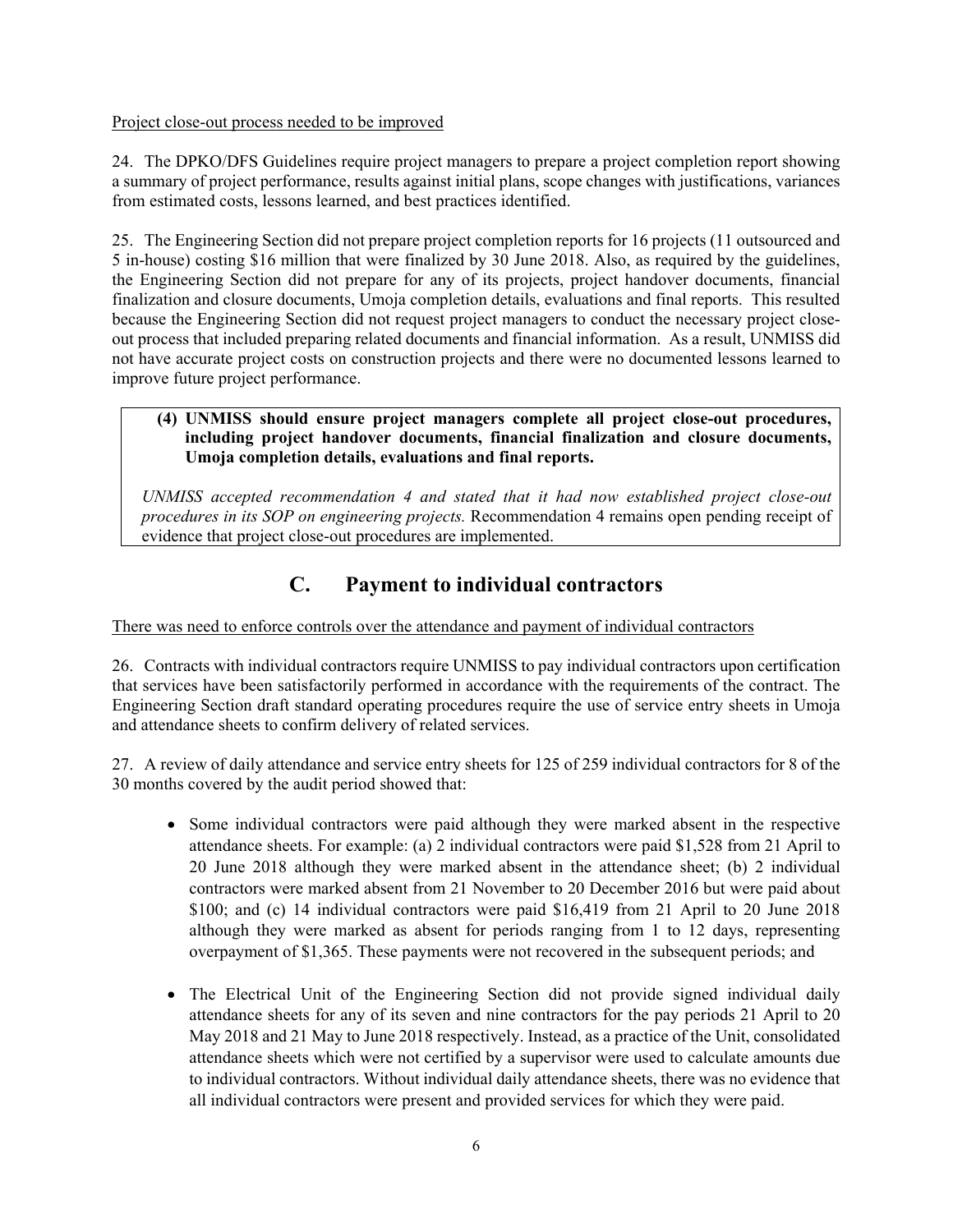28. The above resulted because of inadequate supervision of the Engineering Section to enforce accurate preparation of attendance records of individual contractors, and reconciliation prior to payments. The above led to financial losses and possibly a part of delays in project delivery.

#### **(5) UNMISS should take measures to ensure accurate preparation of attendance records of individual contractors and reconcile these to service entry sheets prior to payment.**

*UNMISS accepted recommendation 5 and stated that procedures to maintain proper attendance records for individual contractors will be developed and the attendance records will be reconciled with service entry sheets for all future payments. UNMISS will take the necessary actions to reconcile the past payments to individual contractors with service entry sheets.* Recommendation 5 remains open pending receipt of evidence of measures taken to ensure accurate payments to individual contractors.

## **IV. ACKNOWLEDGEMENT**

29. OIOS wishes to express its appreciation to the management and staff of UNMISS for the assistance and cooperation extended to the auditors during this assignment.

> (*Signed*) Eleanor T. Burns Director, Internal Audit Division Office of Internal Oversight Services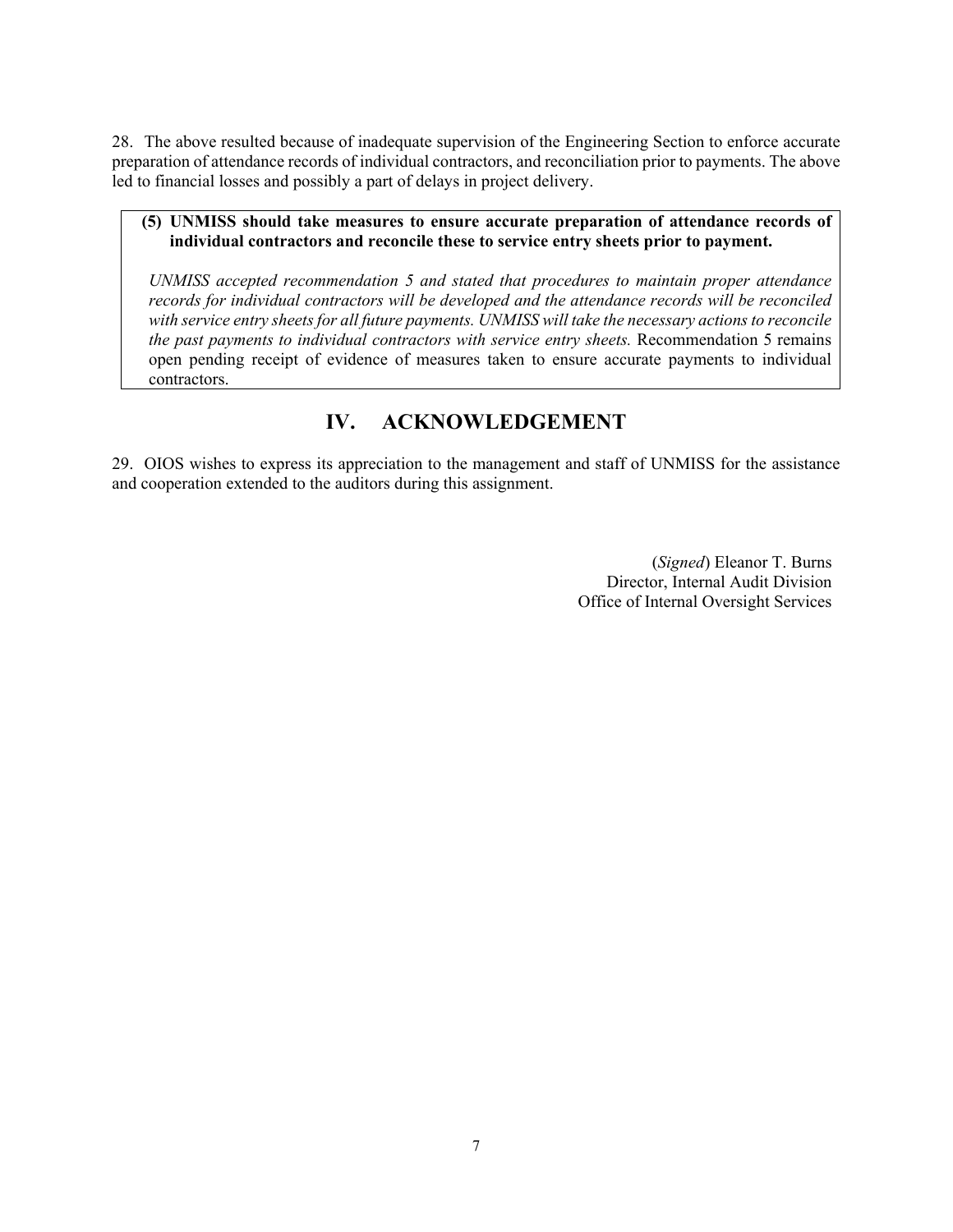#### **STATUS OF AUDIT RECOMMENDATIONS**

#### **Audit of engineering projects in the United Nations Mission in the Republic of South Sudan**

| Rec.<br>no.    | <b>Recommendation</b>                                                                                                                                                                                                                                                                                                                                                                                                                                                                    | Critical <sup>1</sup> /<br>Important <sup>2</sup> | C/<br>$\mathbf{O}^3$ | <b>Actions needed to close recommendation</b>                                                                                                                                                                           | <b>Implementation</b><br>date <sup>4</sup> |
|----------------|------------------------------------------------------------------------------------------------------------------------------------------------------------------------------------------------------------------------------------------------------------------------------------------------------------------------------------------------------------------------------------------------------------------------------------------------------------------------------------------|---------------------------------------------------|----------------------|-------------------------------------------------------------------------------------------------------------------------------------------------------------------------------------------------------------------------|--------------------------------------------|
| -1             | UNMISS should enhance the governance and<br>oversight of engineering projects by ensuring that<br>the Steering Group is regularly meeting and<br>fulfilling its functions to provide strategic direction<br>on projects, and that the Integrated Project Team and<br>Individual Project Team Leaders are performing<br>their functions effectively.                                                                                                                                      | Important                                         | $\Omega$             | Receipt of evidence that the Steering Group,<br>Integrated Project Team and Individual Project<br>Team Leader were performing their functions<br>effectively.                                                           | 30 June 2019                               |
| $\overline{2}$ | UNMISS should: (a) establish critical planning<br>elements for its engineering projects; and (b)<br>implement effective supervisory controls to ensure<br>that project managers adequately address the critical<br>planning elements for each project.                                                                                                                                                                                                                                   | Important                                         | $\overline{O}$       | Receipt of evidence that critical planning<br>elements have been established together with<br>associated supervisory controls.                                                                                          | 30 June 2019                               |
| $\overline{3}$ | UNMISS should implement adequate supervisory<br>and review procedures over engineering projects by:<br>(a) ensuring that projects are properly monitored,<br>and progress assessed through conducting site visits,<br>reviewing progress reports against the initial plans,<br>and submitting results of these to the Integrated<br>Project Team; and (b) training personnel in the use<br>of its project management tool to enhance<br>management and tracking of engineering projects. | Important                                         | $\Omega$             | Receipt of evidence of: (a) implementation of<br>supervisory procedures for proper monitoring of<br>engineering projects; and (b) training provided to<br>staff in the use of the Mission's project<br>management tool. | 30 June 2019                               |
| $\overline{4}$ | UNMISS should ensure project managers complete<br>all project close-out procedures, including project<br>handover documents, financial finalization and                                                                                                                                                                                                                                                                                                                                  | Important                                         | $\Omega$             | Receipt of evidence that project close-out<br>procedures are implemented.                                                                                                                                               | 30 June 2019                               |

<sup>&</sup>lt;sup>1</sup> Critical recommendations address critical and/or pervasive deficiencies in governance, risk management or control processes, such that reasonable assurance cannot be provided with regard to the achievement of control and/or business objectives under review.

 $3 \text{ C} = \text{closed}, \text{ O} = \text{open}$ 

<sup>&</sup>lt;sup>2</sup> Important recommendations address important (but not critical or pervasive) deficiencies in governance, risk management or control processes, such that reasonable assurance may be at risk regarding the achievement of control and/or business objectives under review.

<sup>4</sup> Date provided by UNMISS in response to recommendations.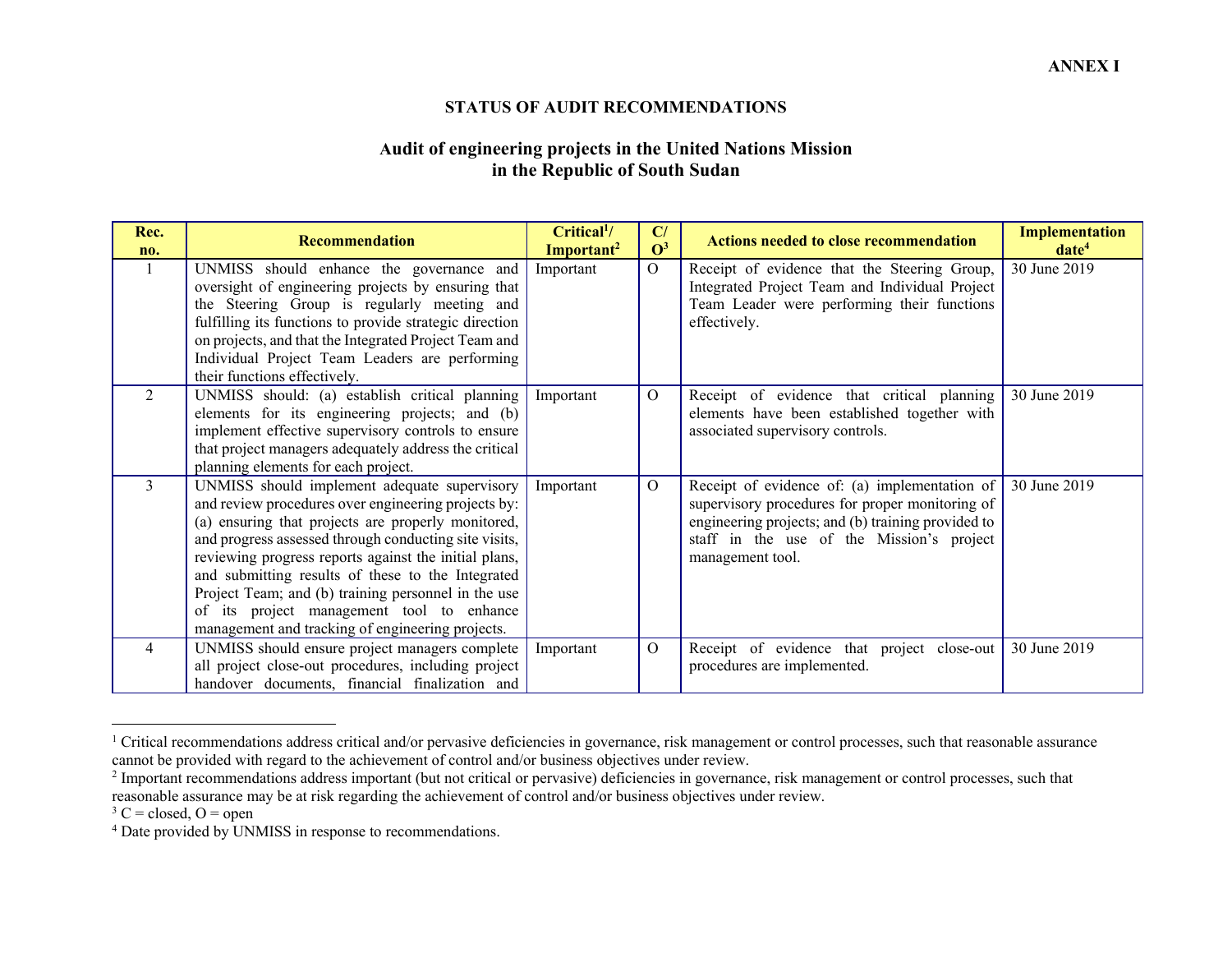#### **STATUS OF AUDIT RECOMMENDATIONS**

#### **Audit of engineering projects in the United Nations Mission in the Republic of South Sudan**

| closure documents, Umoja completion details,<br>evaluations and final reports.                                                                                                      |           |                                                                                                 |                |
|-------------------------------------------------------------------------------------------------------------------------------------------------------------------------------------|-----------|-------------------------------------------------------------------------------------------------|----------------|
| UNMISS should take measures to ensure accurate I<br>preparation of attendance records of individual<br>contractors and reconcile these to service entry<br>sheets prior to payment. | Important | Receipt of evidence of measures taken to ensure<br>accurate payments to individual contractors. | 30th June 2019 |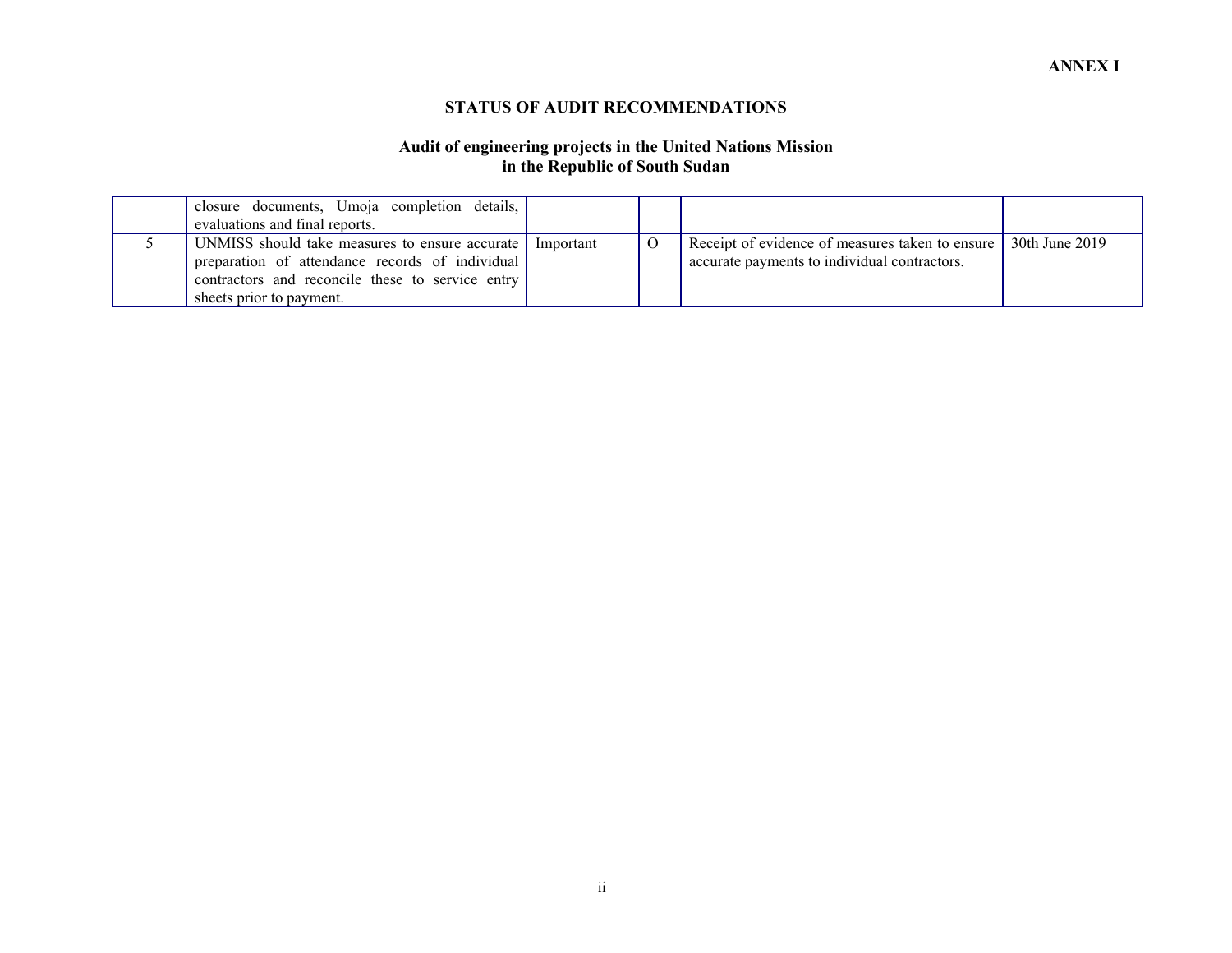# **APPENDIX I**

# **Management Response**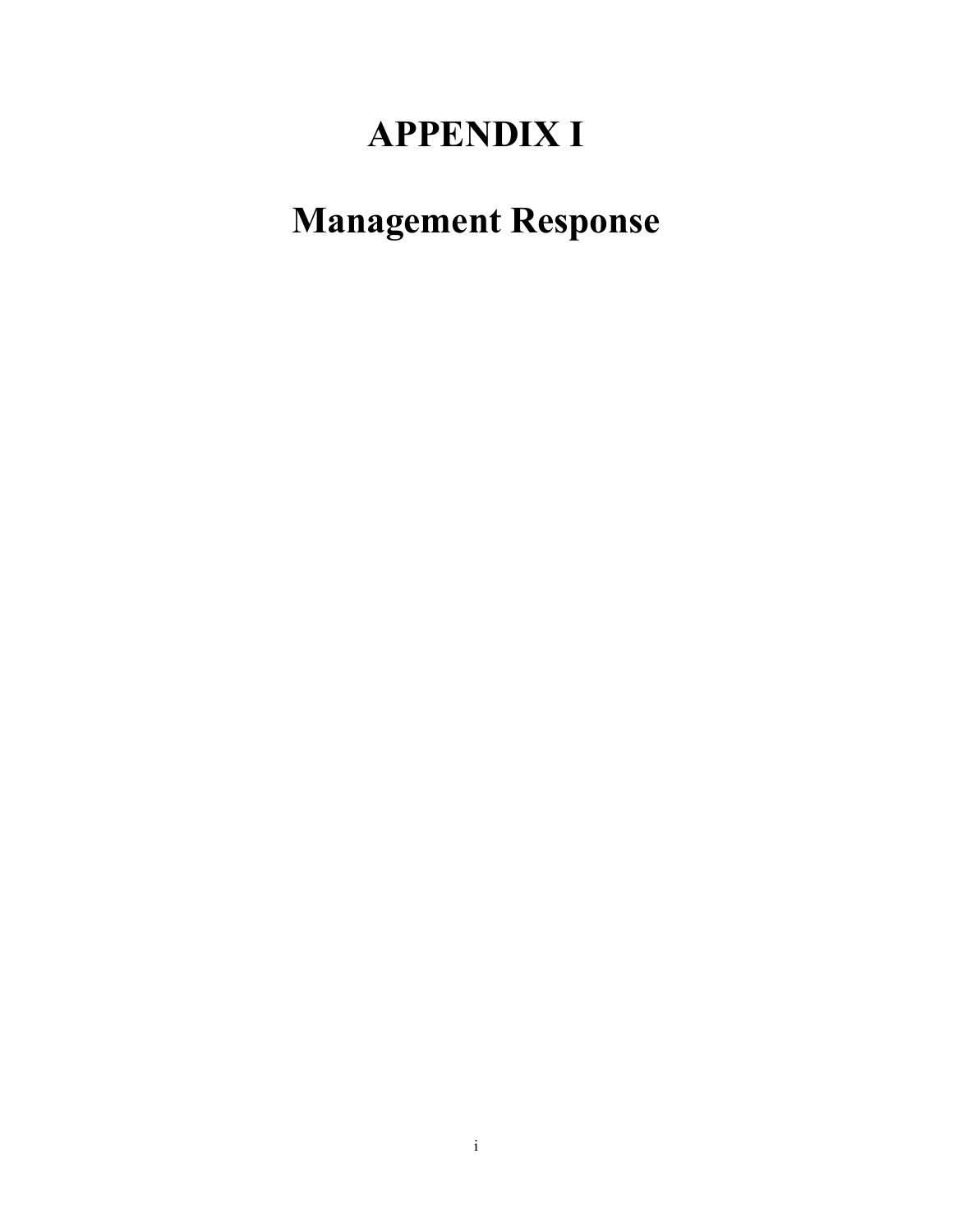**UNITED NATIONS** United Nations Mission in the Republic of South Sudan



**NATIONS UNIES** Mission des Nations Unies en République du Soudan du Sud

 $Tor$ Mr. Daeyoung Park Chief, Peacekeeping Audit Service Internal Audit Division, OIOS

DATE: 10 December 2018

REF: AP2018/633/05

 $\frac{1}{\sqrt{2}}$ FROM: Stephani L. Scheer Director of Mission Support **UNMISS** 

SUBJECT: Response to draft report of an audit of engineering projects in the United Nations Mission in the Republic of South Sudan (Assignment No. AP2018/633/05)

- 1. UNMISS acknowledge receipt of the draft audit report referenced OIOS-2018-AP633-35, and dated 30 November 2018, on the audit of engineering projects in the United Nations Mission in the Republic of South Sudan (Assignment No. 2018/633/05).
- $\overline{2}$ In this connection, please find attached UNMISS comments on the recommendations of the draft audit report provided in Appendix I.
- $\cdot$ 3. Thank you for your consideration and support.

cc: Mr. Timothy Crowley, Deputy, Director Chief Mission Support, UNMISS Mr. Qazi Ullah, Chief, Service Delivery, UNMISS Mr. Rahul Batra, Chief Engineer, Engineering Section, UNMISS Ms. Gulen Muftuoglu, Audit Focal Point, UNMISS Mr. Arnold Valdez, Chief, Resident Audit Coordination, IAD-OIOS Ms. Maria Elena Munoz, Acting Special Assistant to the USG-OIOS Ms. Cynthia Avena-Castillo, Professional Practices Section, IAD, OIOS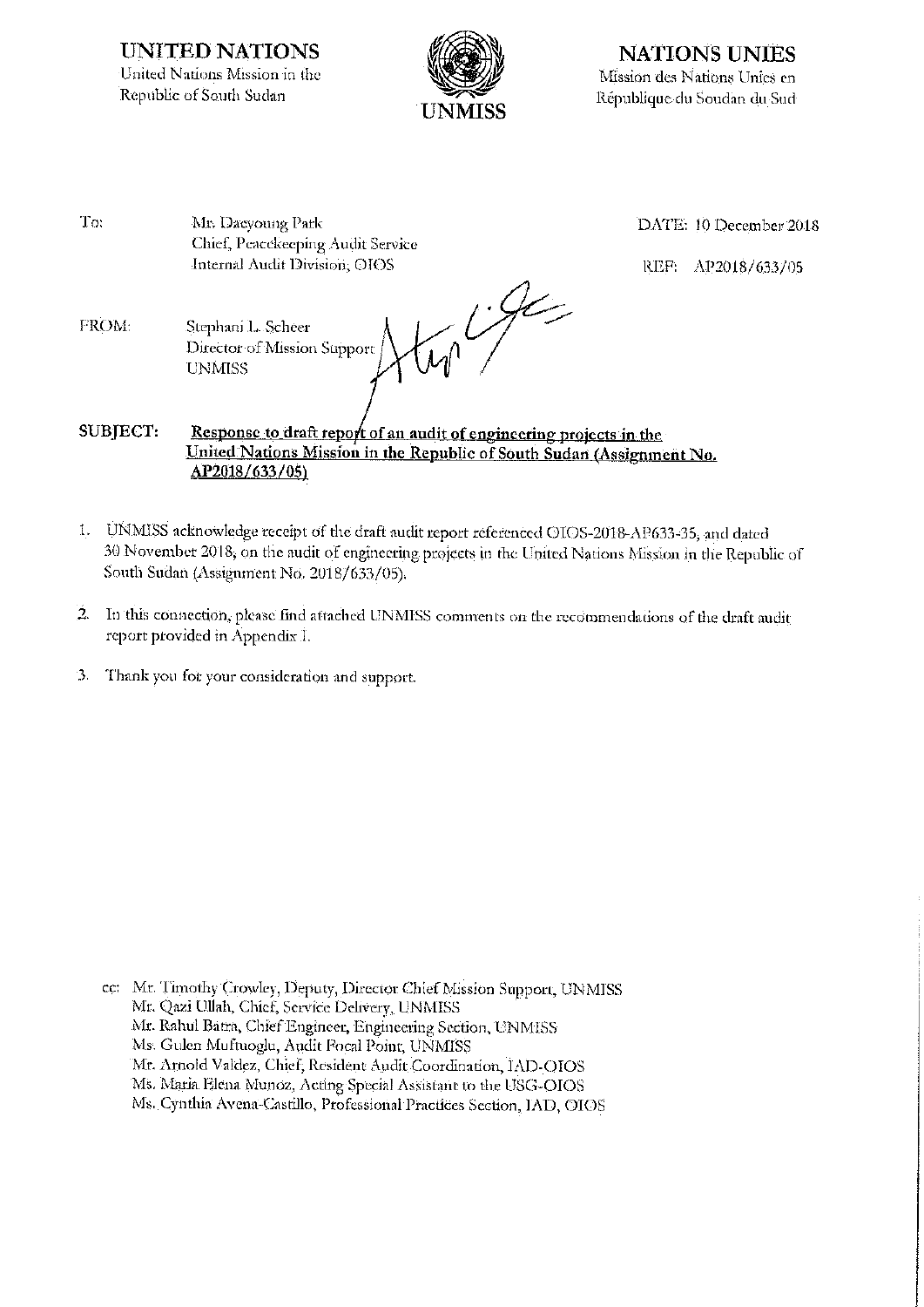#### **Management Response**

### **Audit of engineering projects in the United Nations Mission in the Republic of South Sudan**

| Rec.<br>no.    | <b>Recommendation</b>                                                                                                                                                                                                                                                                                                                                     | Critical <sup>5</sup> /<br>Important <sup>6</sup> | Accepted?<br>(Yes/No) | <b>Title of</b><br>responsible<br>individual                 | Implementation<br>date     | <b>Client comments</b>                                                                                                                                                                                                                                                                                                            |
|----------------|-----------------------------------------------------------------------------------------------------------------------------------------------------------------------------------------------------------------------------------------------------------------------------------------------------------------------------------------------------------|---------------------------------------------------|-----------------------|--------------------------------------------------------------|----------------------------|-----------------------------------------------------------------------------------------------------------------------------------------------------------------------------------------------------------------------------------------------------------------------------------------------------------------------------------|
| 1              | UNMISS should enhance the governance<br>and oversight of engineering projects by<br>ensuring that the Steering Group is<br>regularly meeting and fulfilling<br>its<br>functions to provide strategic direction on<br>projects, and that the Integrated Project<br>Team and Individual Project Team Leaders<br>are performing their functions effectively. | Important                                         | Yes                   | Chairperson<br>Steering<br>Group                             | 30th June 2019             | The Mission held the first Steering<br>Group meeting on the 7th of<br>November 2018. The meeting<br>resolved that the Committee will meet<br>biannually with additional ad hoc<br>meetings to be held when required.<br>The meeting also resolved that the<br>Integrated Project Team (IPT) to meet<br>quarterly.                 |
| $\overline{2}$ | UNMISS should: (a) establish critical<br>planning elements for its engineering<br>projects; and (b) implement effective<br>supervisory controls to ensure that project<br>managers adequately address the critical<br>planning elements for each project.                                                                                                 | Important                                         | Yes                   | <b>Chief Service</b><br>Delivery as<br>Chairperson<br>of IPT | 30th June 2019             | In accordance with the guidance<br>provided in the DPKO guidelines on<br>major construction projects in field<br>missions, the IPT, together with other<br>stakeholders, will establish project<br>categories and critical planning<br>elements and supervisory controls for<br>projects with a value of \$1 million<br>and more. |
| $\overline{3}$ | UNMISS should<br>implement adequate<br>supervisory and review procedures over<br>engineering projects by: (a) ensuring that<br>projects are properly monitored, and<br>progress assessed through conducting site<br>visits, reviewing progress reports against<br>the initial plans, and submitting results of                                            | Important                                         | Yes                   | Chief<br>Engineer                                            | 30 <sup>th</sup> June 2019 | The IPT will develop an inspection<br>schedule for approved projects in line<br>with the procedures developed for<br>various categories of projects.<br>The Engineering Section is<br>strengthening the Project                                                                                                                   |

<sup>&</sup>lt;sup>5</sup> Critical recommendations address critical and/or pervasive deficiencies in governance, risk management or control processes, such that reasonable assurance cannot be provided with regard to the achievement of control and/or business objectives under review.

<sup>&</sup>lt;sup>6</sup> Important recommendations address important (but not critical or pervasive) deficiencies in governance, risk management or control processes, such that reasonable assurance may be at risk regarding the achievement of control and/or business objectives under review.